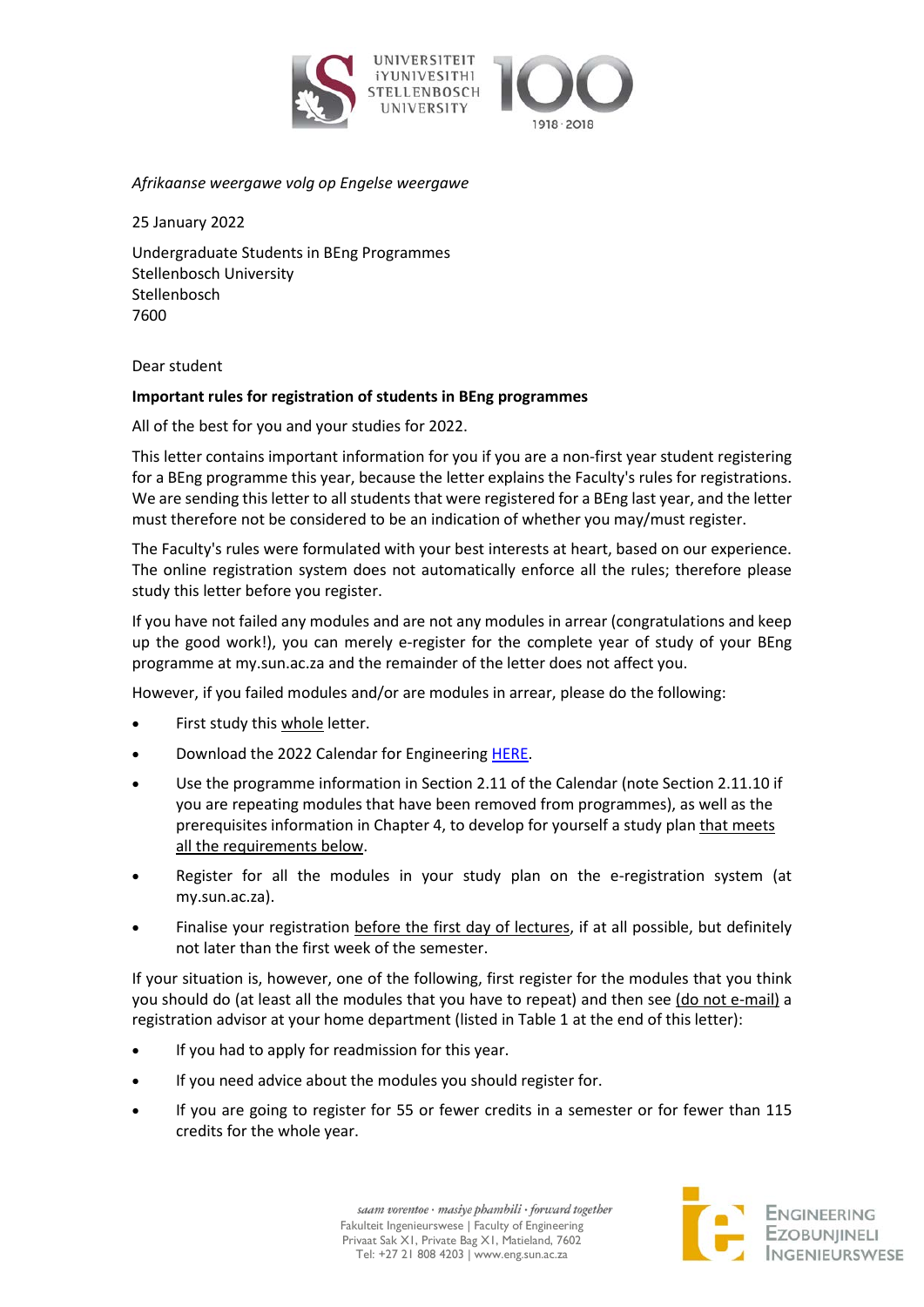- If you are running the risk of not meeting the readmission thresholds (HEMIS credits), as given in section 2.6 of the 2022 Engineering Calendar.
- If a concession in just one of the rules below can allow you to complete your study programme in a shorter time.

Unless your registration was finalised by Ms Nicole Hartzenburg at Admin or one of the lecturers at your home department, your registration must comply with the following:

- You must meet the requirements regarding normal, co- and pass prerequisites.
- There must be no timetable clashes for classes, tests, assessments or examinations. The University publishes these timetables centrally and it is entirely your responsibility to make sure that there are no clashes. Please note the exceptions discussed below.
- You may register for at most 100% of the normal academic load per semester. Please note the exceptions discussed below.
	- For example: The total number of credits for a semester of the BEng (4yr) is typically 76 or fewer. Therefore, if you are registering for modules from the second and third year in a semester, your total combined load must be fewer than or equal to 76 credits.
- In a single semester, you may not simultaneously register for modules from more than two consecutive years of a degree programme.
	- For example: You may not register for a third-year module and a first-year module in the same semester, but you may register for a first-year module in the first semester and for a third-year module in the second semester, or vice versa.
- In any given semester, you may only register for modules from more than one year if you:
	- $\triangleright$  have already passed all the modules for the corresponding semester of the more junior years, or
	- $\triangleright$  if you are also registering for the modules from all the corresponding semesters of the more junior years, which you have not yet passed.

For example: You may register for a first-semester module from the third year if: (a) you have already passed all the first-semester modules of the first two years; or (b) you have passed all the first-semester modules from the first year, as well as some of the modules from the second year, and you are also registering for the remaining first-semester modules from the second year.

• Regarding repeat modules (i.e. modules that you have previously attempted, but not yet passed): you must register every consecutive year for these modules.

The following exceptions apply to the rules above:

• You may register for two modules with clashing contact sessions (lectures, tutorials or practicals) if the clashes have been resolved. A clash has been resolved when lecturers from one or both of the clashing modules have granted you written exemption from clashing sessions. Exemption from tutorial and practical periods is normally only considered if you repeat the module and performed well enough in the previous year's tutorials and practicals.

> For example, if Engineering Maths 214 and Engineering Drawing 123 clash, then you may only do Engineering Maths 214 if you have obtained exemption for the clashing periods from either Engineering Drawing 123's or Engineering Maths 214's lecturer.

You may, in exceptional circumstances, register for modules with test, assessment or examination clashes, but only if it was approved by the chairperson of your programme's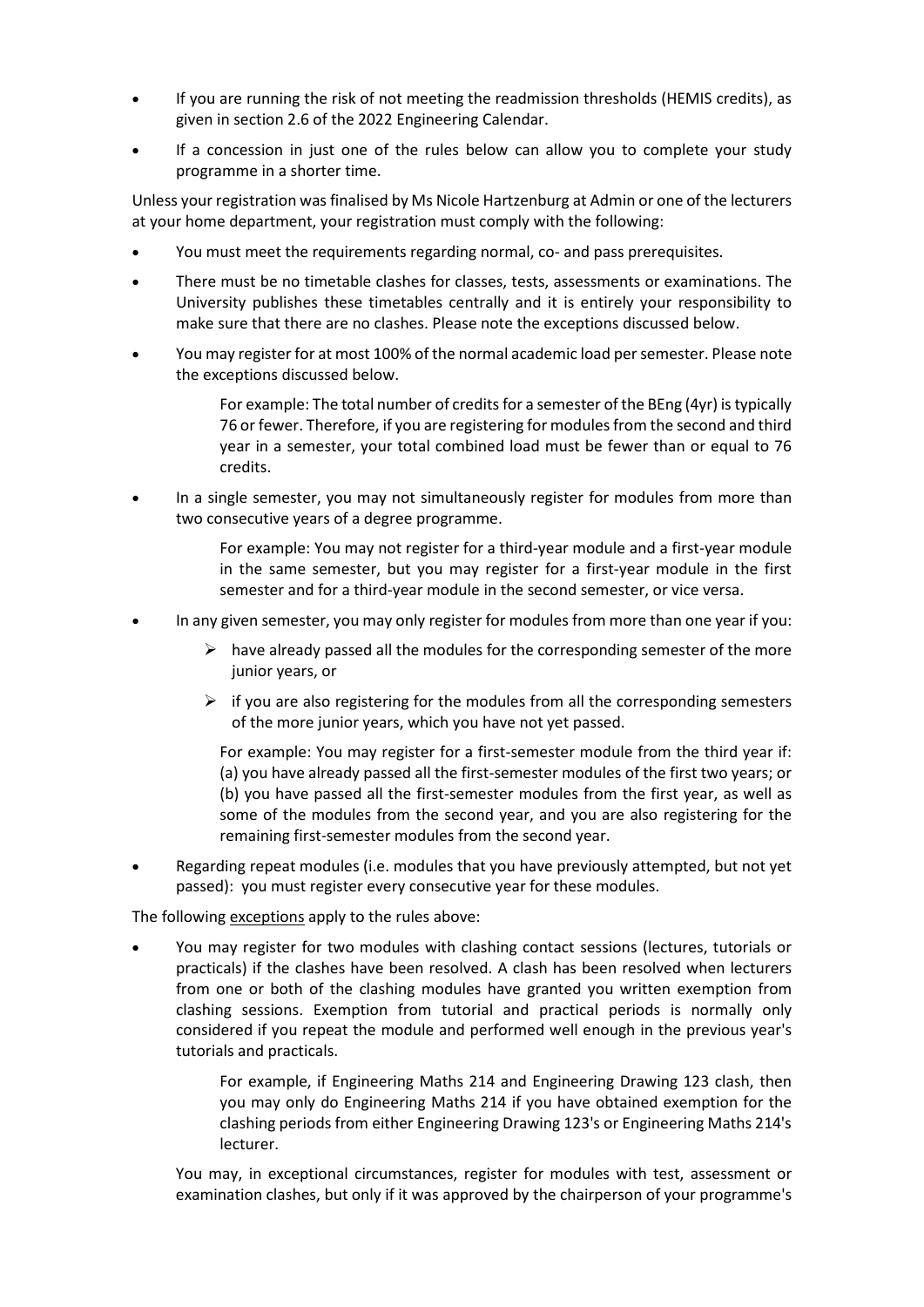home department, after consultation with the relevant lecturers. Normally this concession will result in you forfeiting one or more of your assessment opportunities. Only when two tests or two examinations are written on the same day and time is it considered to be a clash.

All exemptions and resulting arrangements must be confirmed in writing, for example on the customary form (template attached to this letter, previously known as "pink forms"). If you do not know which lecturer teaches a specific module, enquire at the reception desk of the module's home department (as given in the Calendar). It is important that you retain a copy (until the start of the next semester) of the form or e-mail in which the exemptions were granted.

Please note that no fee discounts will be considered when exemptions are granted.

Please note that it remains your responsibility to check, before finalising your registration and irrespective of whether you were assisted by a registration advisor, that you have no clashes in the class, test and examination time tables of the modules, except where granted exemption as described above.

- If you meet the requirements to register for the complete normal semester of a particular year of study, but in that semester you still have to pass one module from an earlier year, the chairperson of the programme's home department may permit you to register for the complete semester and the additional module. The following apply here:
	- $\triangleright$  You will be permitted on merit to register for the additional module and must therefore have performed satisfactorily in other respects.
	- $\triangleright$  The chairperson of the relevant department will make a decision in consultation with the Dean of the Faculty.

Also note the stipulations about "Repeating a module" in the section "Provisions Relating to Examination and Promotion" in Part 1 of the University Calendar.

Please note that your home department's chairperson has the authority to place further restrictions on your registration if he/she judges it to be necessary in your circumstances.

Finally and very importantly: if you are repeating modules, it must be your first priority to pass those modules. If you fail the same module twice, it will have serious consequences for your study programme. If you repeat a module, you must attend all lectures, tutorials and practicals and do all assignments, tests and examinations of the module unless, before your registration has been finalised, you have been granted written exemption (as described above) by a lecturer responsible for the module. It is, again, important that you retain a copy of the form or e-mail in which the exemptions were granted.

We wish you all of the best for your studies this year.

Regards

Prof Celeste Viljoen Vice-dean: Teaching and Quality Assurance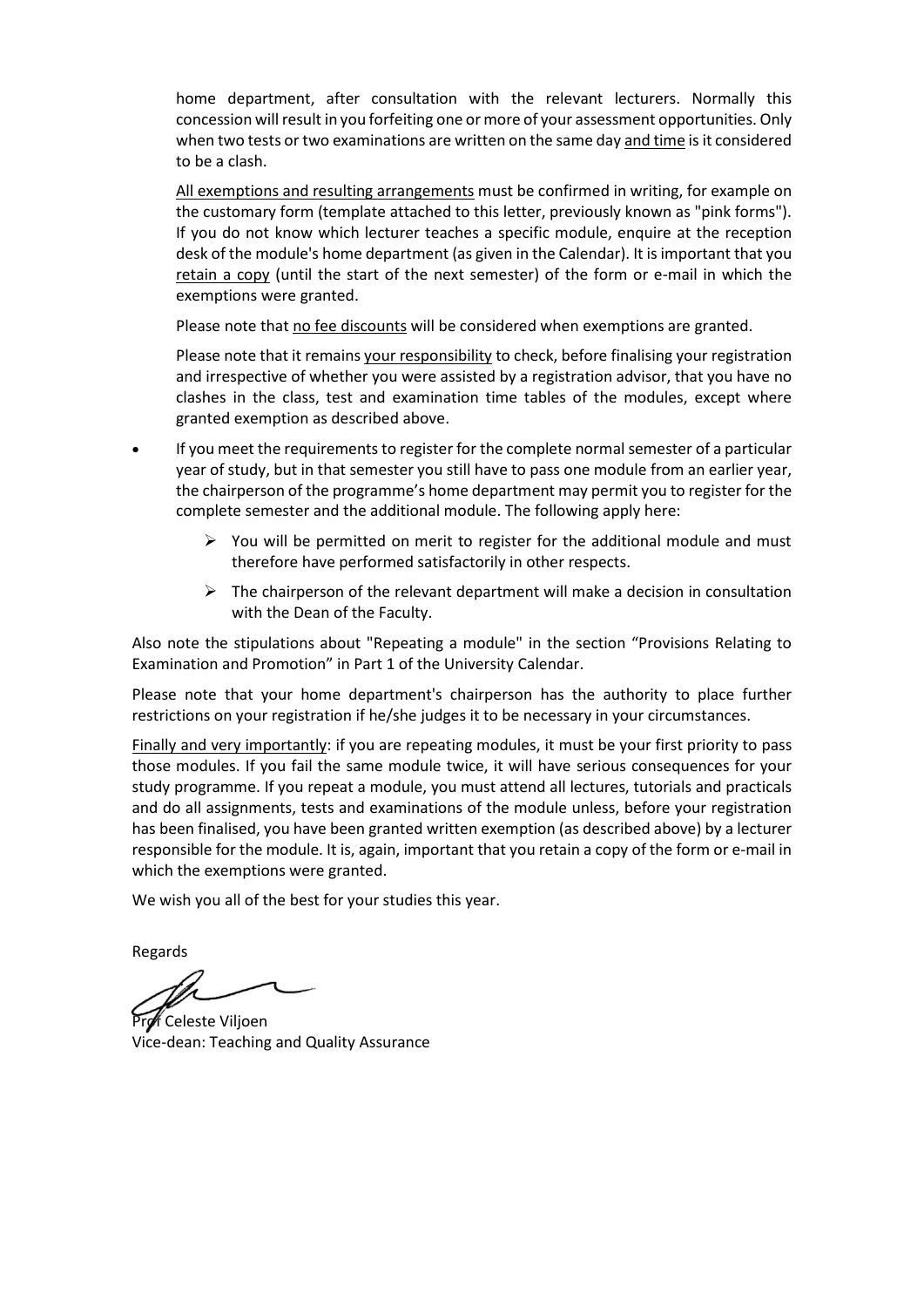### *25 Januarie 2022*

*Voorgraadse Studente in BIng Programme Universiteit Stellenbosch Stellenbosch 7600*

### *Beste student*

#### *Belangrike reëls vir registrasie van studente in BIng-programme*

*Alles van die beste vir jou en jou studies vir 2022.*

*Hierdie brief bevat belangrike inligting indien jy vanjaar 'n nie-eerstejaar student is wat vir 'n BIng-program registreer, want die brief verduidelik die Fakulteit se reëls oor registrasies. Ons stuur hierdie brief aan alle studente wat verlede jaar vir 'n BIng geregistreer was, en dus moet die brief nie as aanduiding beskou word dat jy mag/moet registreer nie.*

*Die Fakulteit se reëls is geformuleer in die beste belang van jou as student, op grond van ons ervaring. Die e-registrasiestelsel dwing nie al die reëls af nie. Bestudeer dus die brief asseblief voordat jy registreer.*

*Indien jy geen modules gesak het of agterstallig is nie (veels geluk en doen so voort!), kan jy bloot vir die volle studiejaar van jou BIng program e-registreer by my.sun.ac.za en die res van hierdie brief raak jou nie.* 

*Indien jy egter modules gesak het en/of modules agterstallig is, doen asseblief die volgende:*

- *Bestudeer eers hierdie hele brief.*
- *Laai die 2022 Jaarboek vir Ingenieurswese [HIER](http://www.sun.ac.za/english/Documents/Yearbooks/Current/Ingenieurswese.pdf) af.*
- *Gebruik die programinligting in Afdeling 2.11 in die Jaarboek (let op Afdeling 2.11.10 indien jy modules herhaal wat uit programme verwyder is), asook die voorvereistesinligting in Hoofstuk 4, om vir jou 'n studieplan uit te werk wat aan al die vereistes hieronder voldoen.*
- *Registreer vir al die modules in jou studieplan op die e-registrasiestelsel (by my.sun.ac.za).*
- *Finaliseer jou registrasie voor die eerste dag van voorlesings, indien enigsins moontlik, maar beslis nie later nie as die eerste week van die semester.*

*Indien jou situasie egter een van die volgende is, registreer eers vir die modules wat jy dink jy moet neem (ten minste al die modules wat jy moet herhaal) en gaan sien (moenie e-pos nie) daarna 'n registrasie-adviseur in jou tuisdepartement (gelys in Tabel 1 aan die einde van hierdie brief):*

- *Indien jy moes aansoek doen vir hertoelating vir vanjaar of in vorige jare.*
- *Indien jy advies nodig het oor watter modules om voor te registreer.*
- *Indien jy vir 55 of minder krediete in 'n semester registreer of vir minder as 115 krediete vir die hele jaar.*
- *Indien jy gevaar loop om nie die hertoelatingsperke (HEMIS krediete), soos uiteengesit in afdeling 2.6 van die 2022 Ingenieurswese Jaarboek, te bevredig nie.*
- *Indien 'n toegewing op slegs een van onderstaande reëls kan meebring dat jy jou studieprogram vroeër kan voltooi.*

*Tensy jou registrasie deur me Nicole Hartzenburg by Admin of een van die dosente by jou tuisdepartement gefinaliseer is, moet jou registrasie aan die volgende vereistes voldoen:*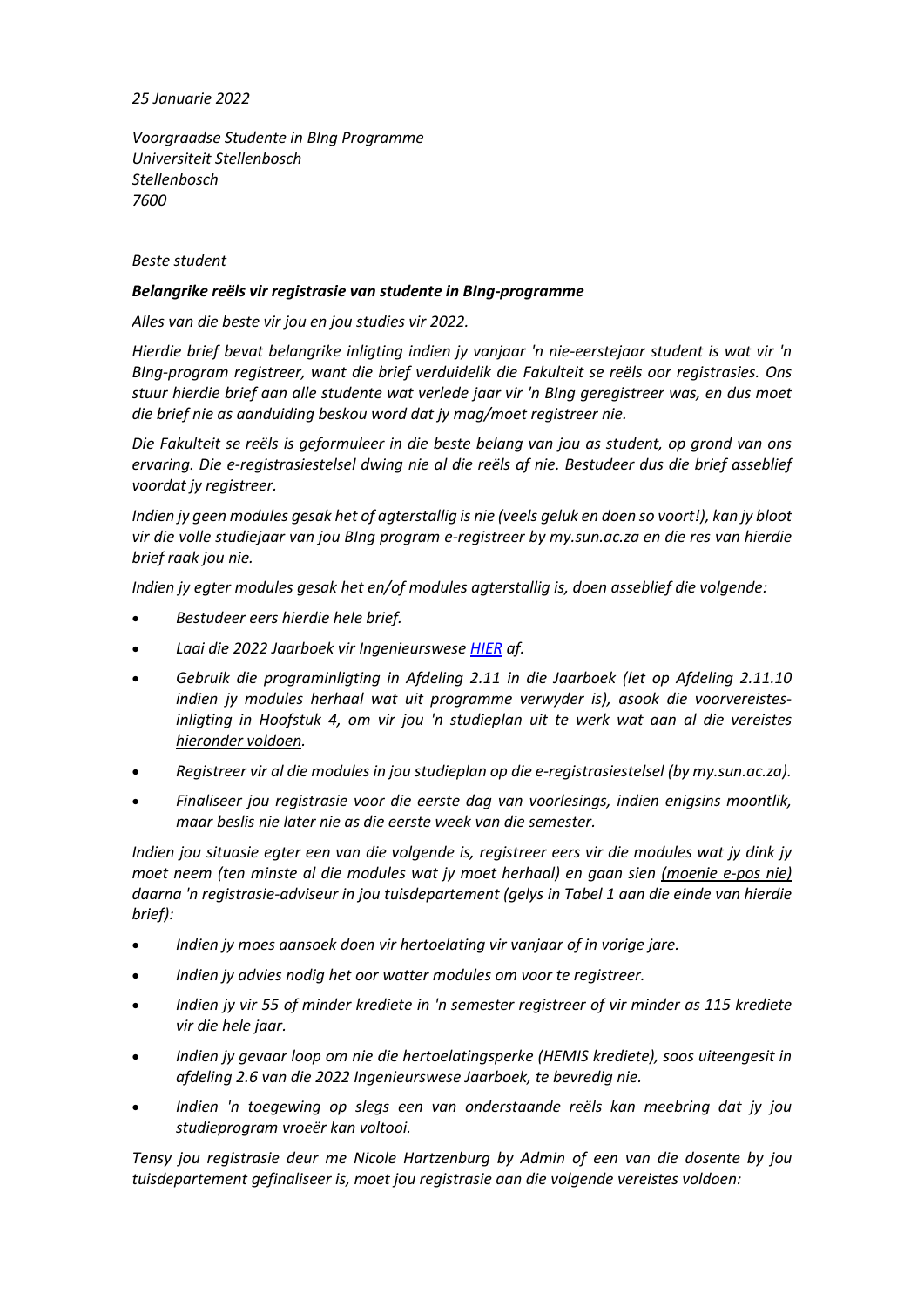- *Jy moet die gewone, newe- en slaagvoorvereistes nakom.*
- *Daar mag geen klas-, toets-, assesserings- of eksamenroosterbotsings wees nie. Die Universiteit publiseer hierdie roosters sentraal en dit berus geheel en al by jou om seker te maak dat daar geen botsings is nie. Let op die uitsonderings wat hieronder bespreek word.*
- *Jy mag vir hoogstens 100% van 'n normale akademiese belading per semester registreer. Let op die uitsonderings wat hieronder bespreek word.*

*Byvoorbeeld: Die totale aantal krediete vir 'n semester van die BIng (4jr) is tipies 76 of minder. As jy dus in 'n semester modules uit die tweede en die derde jaar volg, moet die totale gekombineerde kredietlading kleiner as of gelyk aan 76 wees.* 

• *Jy mag nie in een semester gelyktydig vir modules registreer wat uit meer as twee agtereenvolgende jaargange van 'n graadprogram kom nie.*

> *Byvoorbeeld: Jy mag nie vir 'n derdejaarmodule en 'n eerstejaarmodule in dieselfde semester registreer nie, maar jy mag vir 'n eerstejaarmodule in die eerste semester registreer en vir 'n derdejaarmodule in die tweede semester, of andersom.*

- *In enige gegewe semester mag jy slegs vir modules uit meer as een jaargang van die betrokke program registreer indien jy:*
	- *al die modules vir die ooreenstemmende semester van die meer junior jaargange reeds geslaag het; of*
	- *terselfdertyd ook registreer vir al die modules van die ooreenstemmende semesters van die meer junior jaargange, wat jy nog nie geslaag het nie.*

*Byvoorbeeld: Jy mag 'n eerstesemestermodule van die derde jaargang volg indien: (a) jy reeds al die eerstesemestermodules van die eerste twee jaargange geslaag het; of (b) reeds al die eerstesemestermodules van die eerste jaar geslaag het, asook sommige van die tweede jaargang, en ook vir die eerstesemestermodules uit die tweede jaar, wat jy nog nie geslaag het nie, registreer.*

• *Wat sleep-modules betref (d.w.s. modules wat jy in die verlede probeer het, maar nog nie geslaag het nie): jy moet elke opgeenvolgende jaar vir daardie modules registreer.*

#### *Die volgende uitsonderings geld op die reëls hierbo:*

• *Jy mag vir modules registreer waar daar kontaksessiebotsings is (lesings, tutoriale of praktika), mits die botsings uitgeklaar is. 'n Botsing is uitgeklaar indien dosente van een of albei modules jou skriftelik van botsende sessies vrygestel het. Vrystelling van tutoriaalen praktika-periodes sal normaalweg slegs oorweeg word indien jy die module herhaal en bevredigend presteer het in die vorige jaar se tutoriale en praktika.*

> *Byvoorbeeld, indien Ingenieurswiskunde 214 met Ingenieurstekeninge 123 bots, dan mag jy slegs vir Ingenieurswiskunde 214 registreer indien jy vrystellings van óf Ingenieurstekeninge 123 óf Ingenieurswiskunde 214 se dosent gekry het vir die periodes wat bots.*

*Jy mag, in uitsonderlike omstandighede, vir modules registreer wat toets-, assesseringsof eksamenbotsings het, maar slegs indien dit deur die voorsitter van jou program se tuisdepartement goedgekeur is, na oorleg met die betrokke dosente. Normaalweg sal hierdie toegewing meebring dat jy jou reg op een of meer assesseringsgeleentheid verbeur. Slegs wanneer twee toetse of twee eksamens op dieselfde dag en tyd geskryf word, word dit as 'n botsing beskou*

*Alle vrystellings en gepaargaande reëlings moet skriftelik bevestig word, byvoorbeeld op die gebruiklike vorm (templaat by hierdie brief aangeheg; voorheen bekend as "pienkvorms") of in 'n e-pos van die dosent. Indien jy nie weet watter dosent 'n spesifieke module gaan aanbied nie, doen navraag by die module se tuisdepartement (soos aangedui*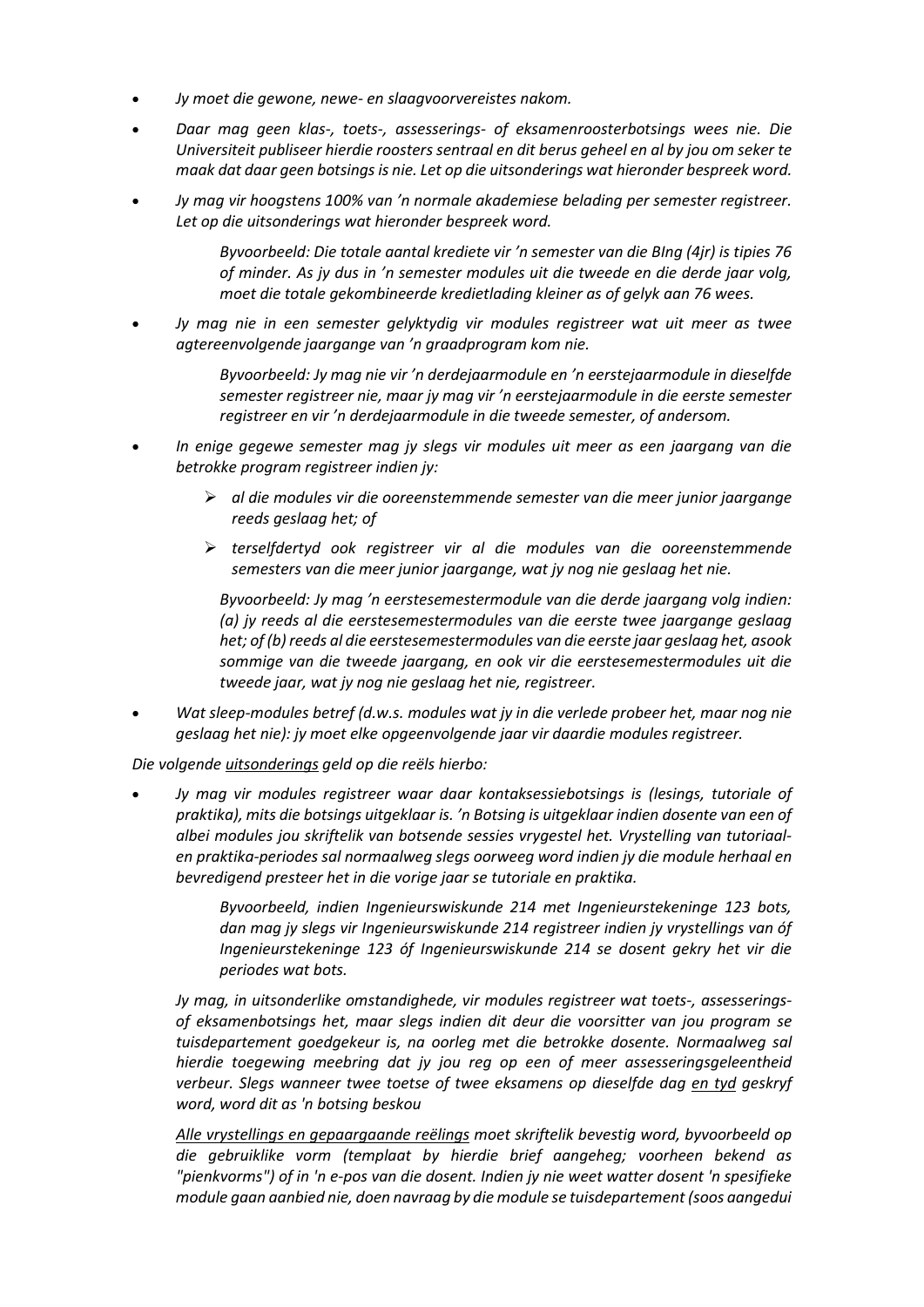*in die Jaarboek) se ontvangs. Dit is belangrik dat jy 'n afskrif hou (tot die begin van die volgende semester) van die vorm of e-pos waarin die vrystelling verleen is.*

*Let asseblief daarop dat geen afslag op fooie oorweeg sal word indien vrystellings verleen word nie.*

*Let asseblief daarop dat dit jou verantwoordelikheid bly om, voor die finalisering van jou registrasie en ongeag of 'n registrasie-adviseur jou bygestaan het, te bevestig dat jy geen botsings in die klas, toets- en eksamenroosters van die betrokke modules het nie, behalwe waar jy vrystelling gekry het soos hierbo beskryf.* 

- *Indien jy aan die vereistes voldoen om vir die volle normale semester van 'n graadprogram te registreer, maar in daardie semester nog een module uit 'n vorige jaargang moet slaag, kan die voorsitter van die program se tuisdepartement jou toelaat om vir die volle semester en die addisionele module te registreer. Die volgende geld hier:*
	- *Jy sal op meriete toegelaat word om vir die addisionele module te registreer en moes dus andersins bevredigend presteer het.*
	- *Die voorsitter van die betrokke departement neem die besluit in oorleg met die Dekaan van die Fakulteit.*

*Let ook op die bepalings ten opsigte van "Herhaling van 'n module" in die afdeling "Eksamen en Promosiebepalings" in Deel 1 van die Universiteitsjaarboek.*

*Let asseblief ook daarop dat jou tuisdepartement se voorsitter die gesag het om verdere beperkings op jou registrasie te plaas indien hy/sy oordeel dat dit in jou omstandighede nodig is.*

*Laastens en baie belangrik: dit moet jou eerste prioriteit wees om modules wat jy herhaal, te slaag. Indien jy dieselfde module twee keer sak, sal dit ernstige gevolge vir jou studieprogram inhou. Jy moet al die lesings, praktika en tutoriale bywoon, asook alle werkstukke, toetse en eksamens doen van modules wat jy herhaal, tensy jy, voor finalisering van jou registrasie, skriftelik vrystelling verleen is (soos hierbo beskryf) deur 'n dosent wat vir die module verantwoordelik is. Dit is weereens belangrik dat jy 'n afskrif van die vorm of e-pos hou waarin die vrystelling verleen is.* 

*Sterkte vir jou studies vanjaar.*

*Groete*

*Prof Celeste Viljoen Visedekaan: Onderrig en Gehalteversekering*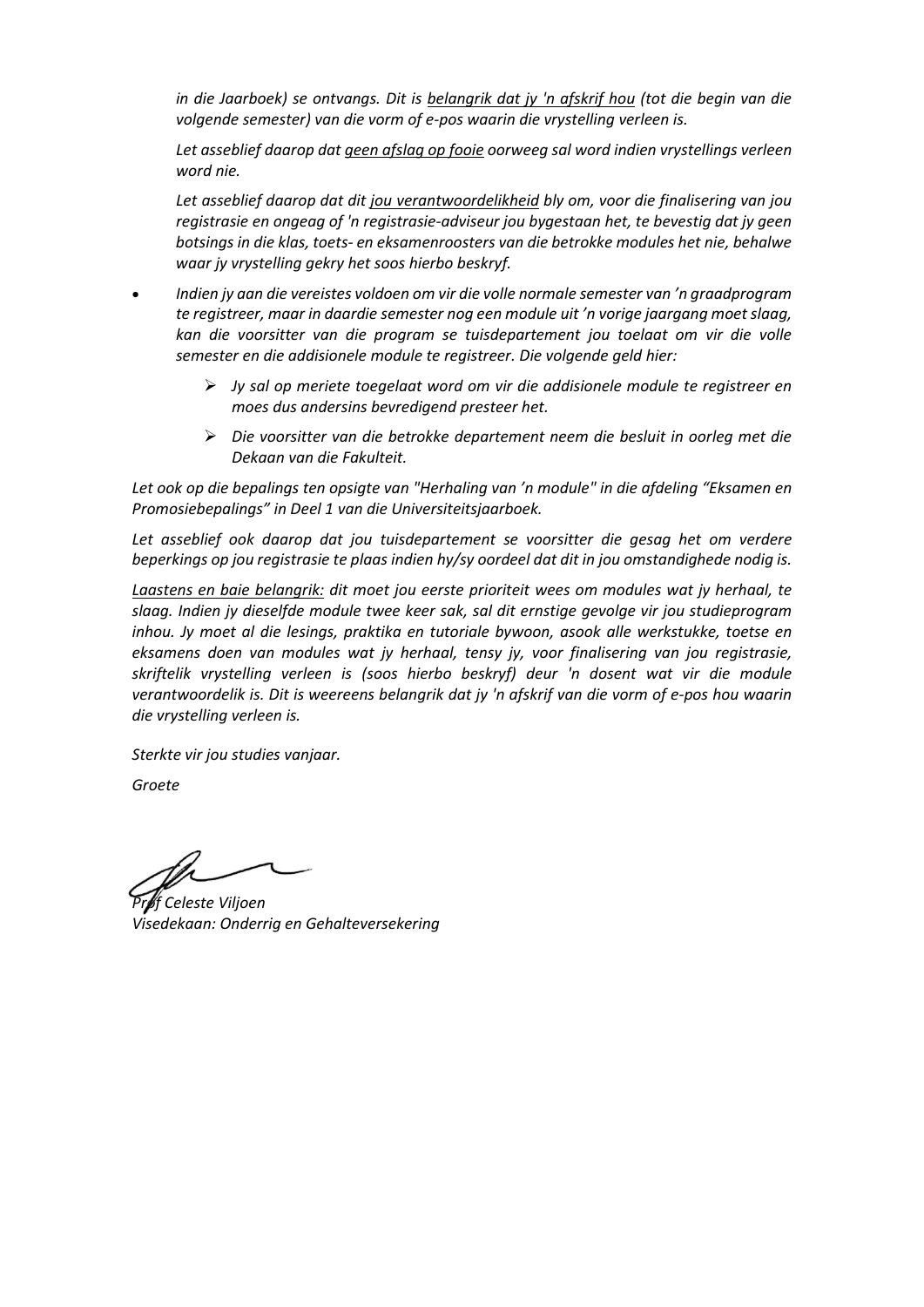## **Table 1: BEng registration advisors /** *Tabel 1: BIng registrasie-adviseurs*

| Programme<br>Program                                                                    | <b>Staff member</b><br><b>Personeellid</b>                                                                                                                                                                                                                                                                                                                                                                 |
|-----------------------------------------------------------------------------------------|------------------------------------------------------------------------------------------------------------------------------------------------------------------------------------------------------------------------------------------------------------------------------------------------------------------------------------------------------------------------------------------------------------|
| Chemical eng.<br>Chemiese ing.                                                          | Details should be given to Ms Samantha Abrahams C101,<br>sstarling@sun.ac.za / 021 808 4423 who will forward it to the appropriate<br>registration advisor for processing.                                                                                                                                                                                                                                 |
|                                                                                         | Besonderhede moet vir Me Samantha Abrahams gegee word (C101,<br>sstarling@sun.ac.za / 021 808 4423) wat dit na die relevante registrasie-<br>adviseur sal stuur vir verwerking.                                                                                                                                                                                                                            |
| Civil eng.                                                                              | Appointments should be made with: / Afsprake word gemaak by:                                                                                                                                                                                                                                                                                                                                               |
| Siviele ing.                                                                            | Ms Alet de Waal-Louw (civil@sun.ac.za; 012-808 4440)                                                                                                                                                                                                                                                                                                                                                       |
|                                                                                         | Or use this <b>Consultations</b> link to book an appointment. / Of gebruik hierdie<br>Konsultasie skakel om 'n afspraak te maak.                                                                                                                                                                                                                                                                           |
| Electrical &                                                                            | Appointments should be made with: / Afsprake word gemaak by:                                                                                                                                                                                                                                                                                                                                               |
| Electronic eng.<br>Elektriese &<br>Elektroniese ing.                                    | Me Diana Kruger (dkruger@sun.ac.za, 021-808-4936)                                                                                                                                                                                                                                                                                                                                                          |
| Industrial eng.<br>Bedryfsing.                                                          | Visit this <b>SUNLearn page</b> for complete information on how to access<br>assistance with various queries.<br>Contact Ms Amelia Henning (ah2@sun.ac.za / 021 808 9532) in case of<br>additional queries.                                                                                                                                                                                                |
|                                                                                         | Besoek hierdie <b>SUNLearn blad</b> vir volledige inligting oor hoe om toegang<br>tot hulp te kry met verskeie navrae.                                                                                                                                                                                                                                                                                     |
|                                                                                         | Kontak Me Amelia Henning (ah2@sun.ac.za / 021 808 9532), in die geval<br>van addisionele navrae.                                                                                                                                                                                                                                                                                                           |
| Mechanical eng.<br>and Mechatronic<br>eng.<br>Meganiese ing.<br>en Megatroniese<br>ing. | Appointments should be made with Ms Chantel Maclons (M5012),<br>chantelp@sun.ac.za / 021 808 4958)<br>Afsprake moet gemaak word by Me Chantel Maclons (M5012),<br>chantelp@sun.ac.za / 021 808 4958<br>Students that have/had HEMIS problems / Studente wat HEMIS probleme<br>het/gehad het: Prof Jaap Hoffmann (M4009)<br>Otherwise according to student's surname / Andersins volgens student se<br>van: |
|                                                                                         | A-E: Dr Mike Owen mikeowen@sun.ac.za / M4011 (M&M building)<br>F-L: Dr Martin Venter mpventer@sun.ac.za / M6036 (M&M building)<br>M-R: Dr Karel Kruger kkruger@sun.ac.za / M4030 (M&M building)<br>S-Z: Mrs Liora Ginsberg ginsberg@sun.ac.za / M4031 (M&M building)                                                                                                                                       |
|                                                                                         | Use Joubert Street entrance, opposite Traffic Department or via<br>Chalkboard to get to the Mechanical and Mechatronic Eng Building.                                                                                                                                                                                                                                                                       |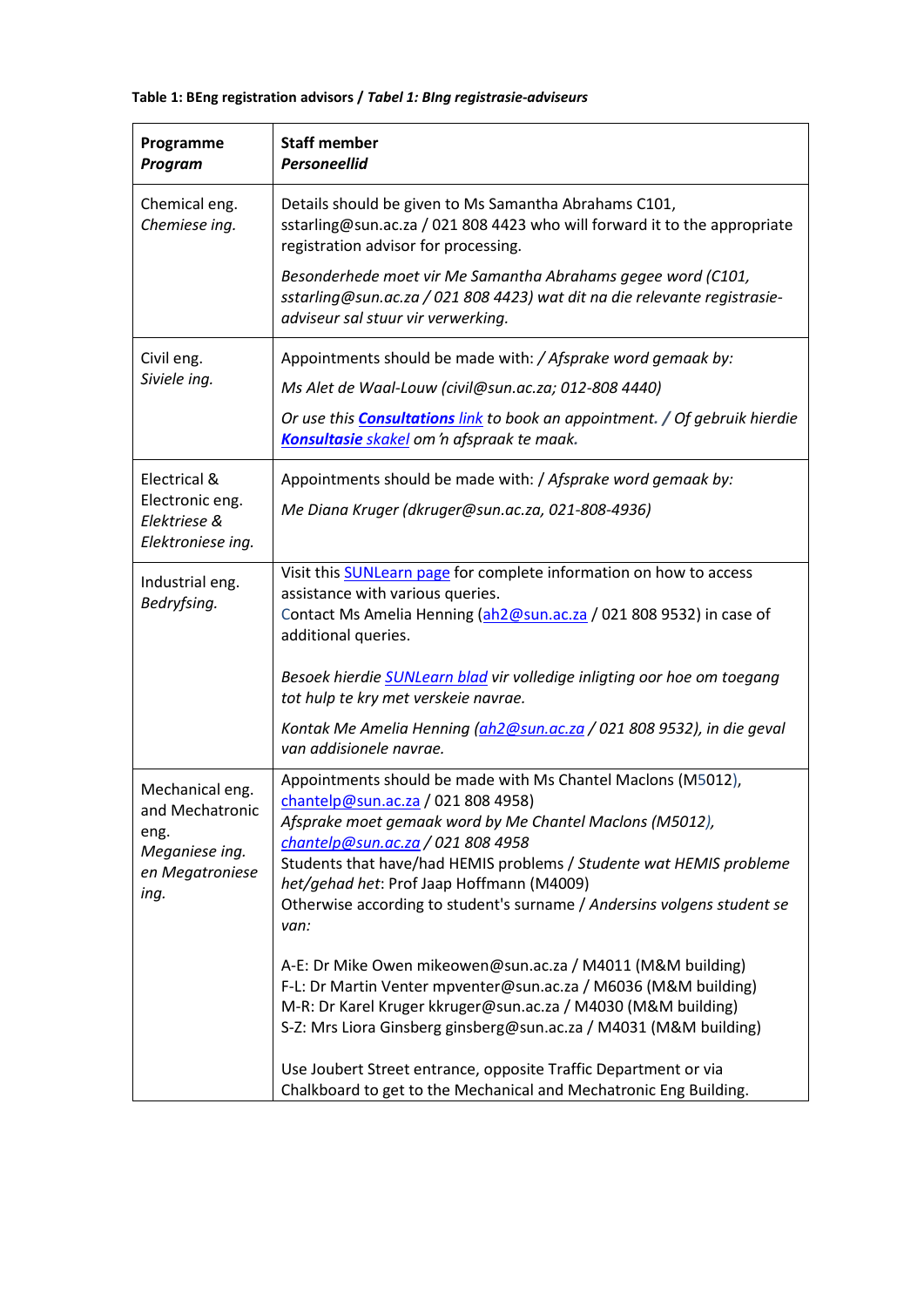## Engineering Faculty, Stellenbosch University **Exemption from Lecture, Tutorial and/or Practicum Periods**

PLEASE NOTE: Exemption from lectures, tutorials and practicals will normally not be awarded in modules being registered for the first time, nor where a final mark of less than 30 was achieved at the student's previous attempt.

Periods for which exemption/partial exemption are requested:

|   | Day of the week | <b>Period</b> | <b>Clashing module(s)</b> |
|---|-----------------|---------------|---------------------------|
|   |                 |               |                           |
|   |                 |               |                           |
| ົ |                 |               |                           |
|   |                 |               |                           |
| 5 |                 |               |                           |
| 6 |                 |               |                           |

|--|

| Student num |
|-------------|
|-------------|

## (To be completed by the lecturer responsible for the module being repeated)

The exemptions set out above are awarded/not awarded (delete part not applicable).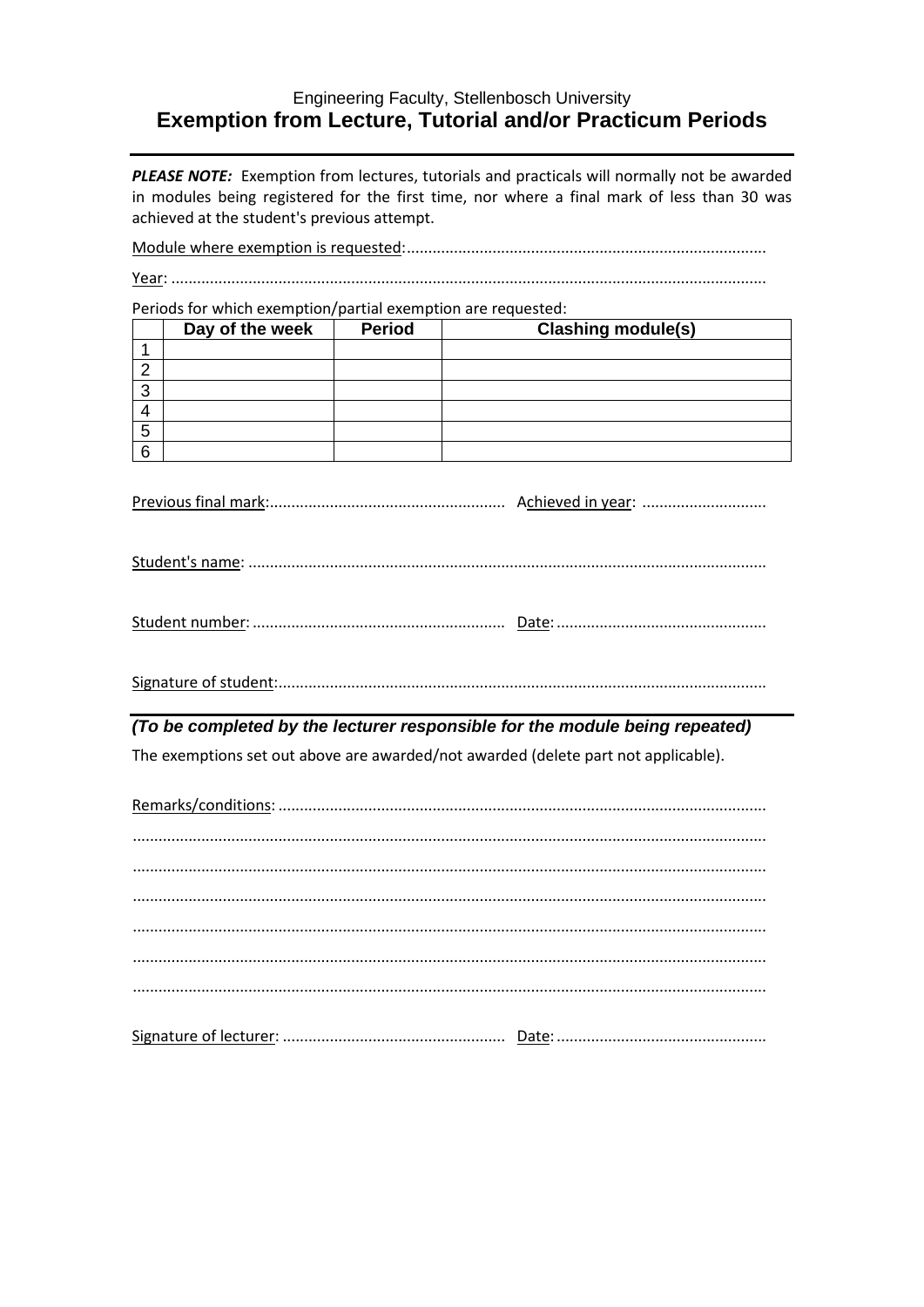# **Student's time table, showing all modules he/she intends registering for.**

Student's name: ............................................................ Student no:.......................................

Student's programme: ...............................................................................................................

|                            | <b>Monday</b> | <b>Tuesday</b> | Wednesday | <b>Thursday</b> | Friday |
|----------------------------|---------------|----------------|-----------|-----------------|--------|
| $\mathbf{1}$               |               |                |           |                 |        |
| $\overline{2}$             |               |                |           |                 |        |
| $\mathfrak{B}$             |               |                |           |                 |        |
| $\overline{4}$             |               |                |           |                 |        |
| $\overline{5}$             |               |                |           |                 |        |
| $\,6\,$                    |               |                |           |                 |        |
| $\mathsf A$<br>$\mathsf f$ |               |                |           |                 |        |
| $\mathfrak t$              |               |                |           |                 |        |
| $\mathbf e$                |               |                |           |                 |        |
| r<br>n                     |               |                |           |                 |        |
| $\mathbf O$                |               |                |           |                 |        |
| $\mathbf O$                |               |                |           |                 |        |
| n                          |               |                |           |                 |        |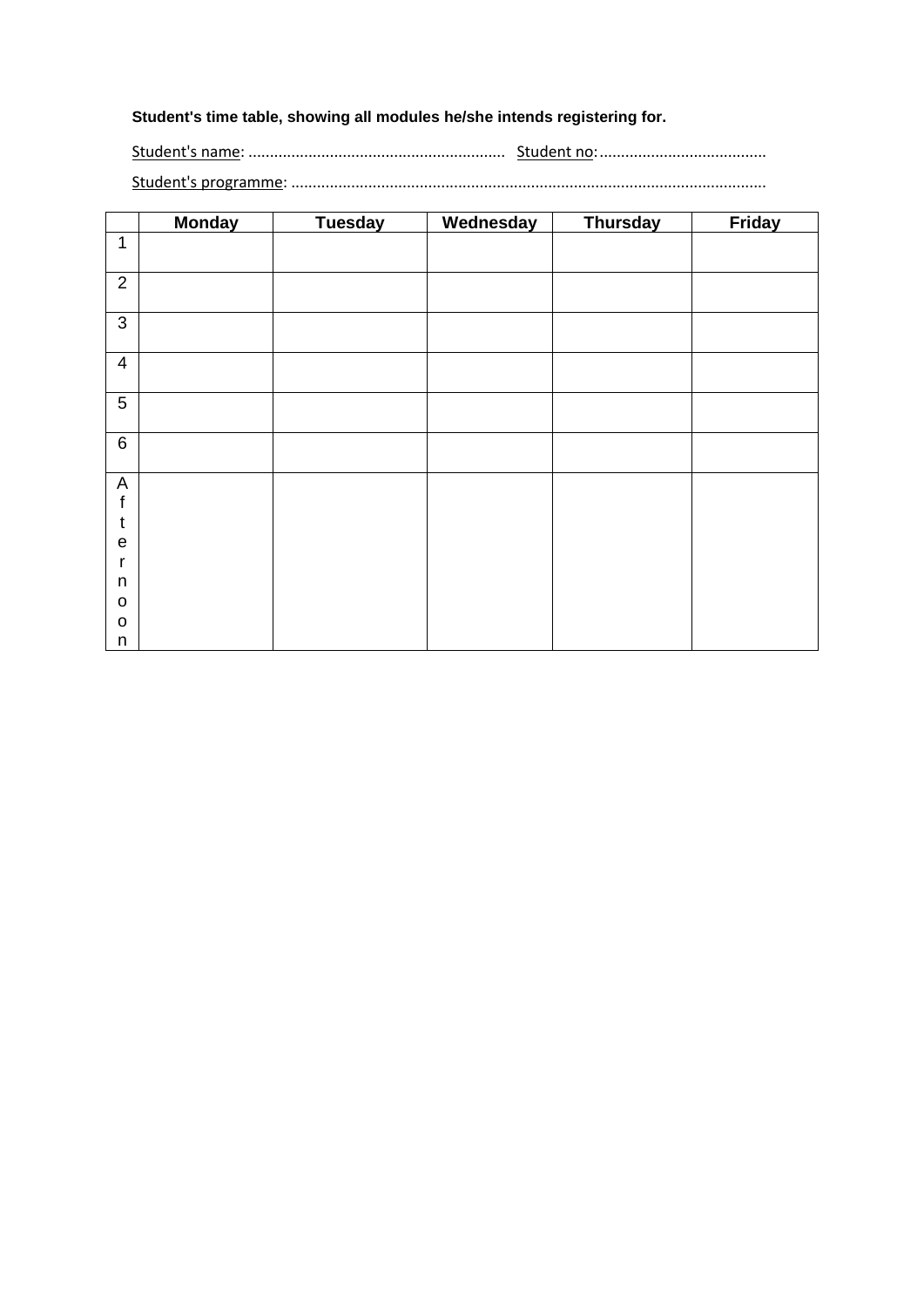## Fakulteit Ingenieurswese, Universiteit Stellenbosch Vrystelling van Lesing, Tutoriaal en/of Praktikum Periodes

LET WEL: Vrystelling van voorlesings/prakties sal normaalweg nie verleen word in modules waarvoor 'n student vir die eerste keer registreer of waar sy/haar se vorige poging 'n prestasiepunt van minder as 30 behaal het nie.

Periodes waarvoor vrystelling/gedeeltelike vrystelling versoek word:

|        | Dag van die week | <b>Periode</b> | <b>Botsende Module(s)</b> |
|--------|------------------|----------------|---------------------------|
|        |                  |                |                           |
| n      |                  |                |                           |
| ◠<br>w |                  |                |                           |
|        |                  |                |                           |
| 5      |                  |                |                           |
| 6      |                  |                |                           |

|--|--|--|

|--|

## (Moet deur die dosent wat vir die betrokke module verantwoordelik is, voltooi word)

Die vrystelling hierbo uiteengesit word verleen/word nie verleen nie (skrap ontoepaslike deel).